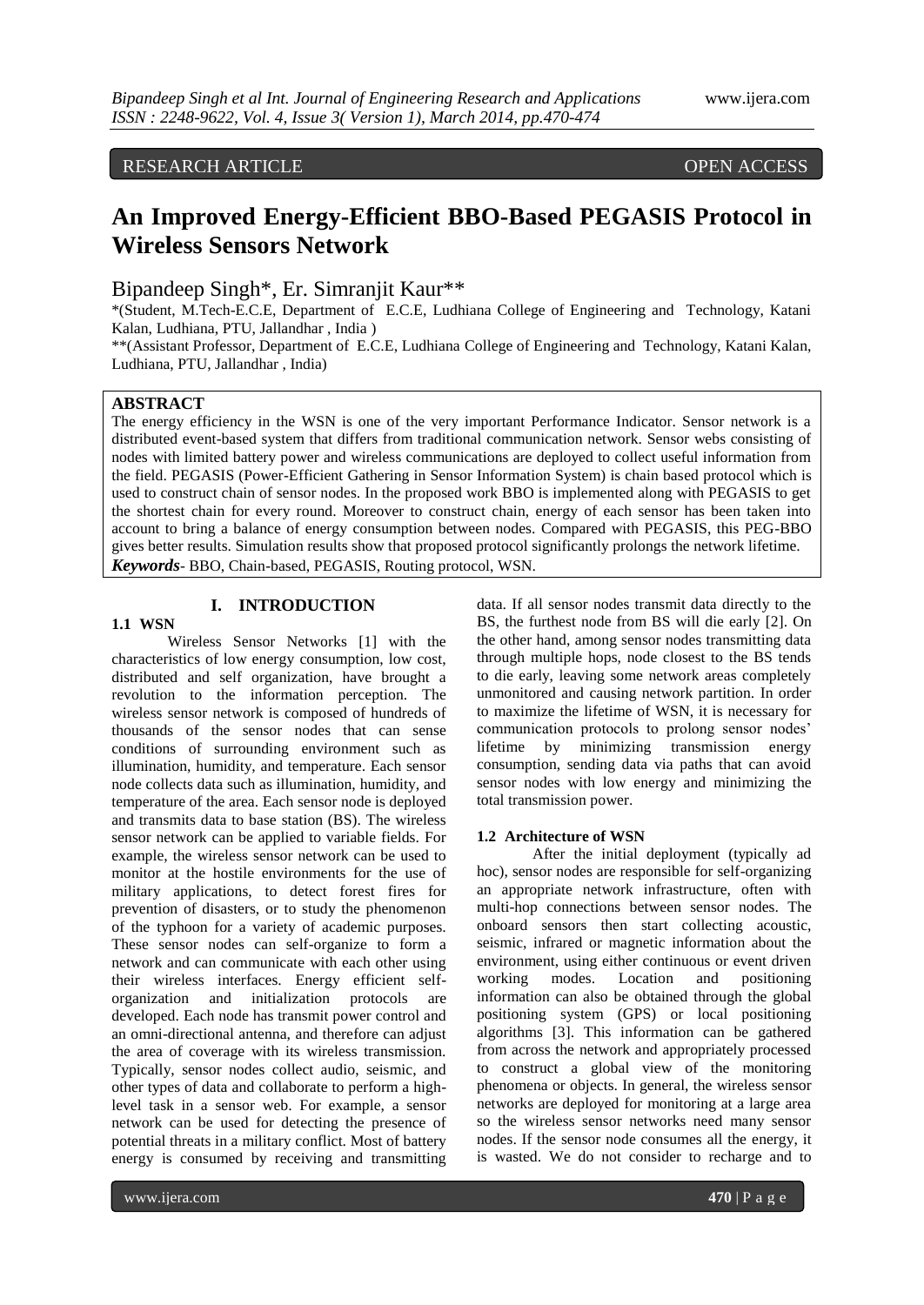reuse sensor node. Because of these reasons, the value of the sensor nodes must be inexpensive to practical use. Deployed in harsh and complicated environments, the sensor nodes are difficult to recharge or replace once their energy is drained. Mean while the sensor nodes have limited communication capacity and computing power. So how to optimize the communication path, improve the energy-efficiency as well as load balance and prolong the network lifetime has become an important issue of designing routing protocols for WSN. Hierarchical-based routing protocols [4] are widely used for their high energy-efficiency and good expandability. The basic idea of them is to select some nodes in charge of a certain region routing. These selected nodes have greater responsibility relative to other nodes which leads to the incompletely equal relationship between sensor nodes.

#### **1.3 Routing techniques in WSN**

Wireless sensor networks (WSN) consist of small nodes with sensing, computation, and wireless communications capabilities. Many routing, power management, and data dissemination protocols have been specifically designed for WSNs where energy awareness is an essential design issue. Routing protocols in WSNs might differ depending on the application and network architecture. Overall, the routing techniques [5] are classified into three categories based on the underlying network structure: flat, hierarchical, and location-based routing. Furthermore, these protocols can be classified into multipath-based, query-based, negotiation based, QoS-based, and coherent based depending on the protocol operation. In flat networks all nodes play the same role, while hierarchical protocols aim to cluster the nodes so that cluster heads can do some aggregation and reduction of data in order to save energy. Location-based protocols utilize position information to relay the data to the desired regions rather than the whole network. LEACH (Low Energy Adaptive Clustering Hierarchy) and PEGASIS (Power-Efficient Gathering in Sensor Information System) are the typical hierarchical-based routing protocols. As an enhancement algorithm of LEACH, PEGASIS is a classical chain-based routing protocol. It saves significant energy compared with the LEACH protocol by improving the cluster configuration and the delivery method of sensing data. PEGASIS protocol is used in the proposed chain building process.

### **II. PEGASIS**

The PEGASIS algorithm is based on the LEACH. The core conception in PEGASIS is to form a chain among all the sensor nodes so that each node

can receive from and transmit to the closest neighbor. Gathered data moves from node to node, get fused, and eventually a designated node (cluster head) transmits to the BS [6]. Nodes take turns transmitting to the BS so that the average energy spent by each node per round is reduced. The method of Building a chain to minimize the total length is similar to the traveling salesman problem, which is known to be intractable. However, with the radio communication energy parameters, a simple chain built with a greedy approach performs quite well [7]. So, PEGASIS algorithm has some advantages as follow:

- Normal nodes only communicated with it's neighbor and every node will take data fusion in order.
- The distance of the connect nodes with each other have been shortened remarkably.
- Nodes take turns to be the cluster head, so it takes no energy.

#### **III. Biogeography-Based Optimization**

As name suggests, BBO is a population based global optimization technique developed on the basis of the science of biogeography i.e. study of the distribution of animals and plants among different habitats over time and space [8]. BBO results presented by researchers are better than other optimization techniques like Ant Colony Optimization, Particle Swarm Optimization, Genetic Algorithm and Simulated Annealing.



number of species

Fig. 1 Linear migration relationships for an island. The equilibrium number of species is  $S_0$ , at which point the immigration and emigration rates are equal.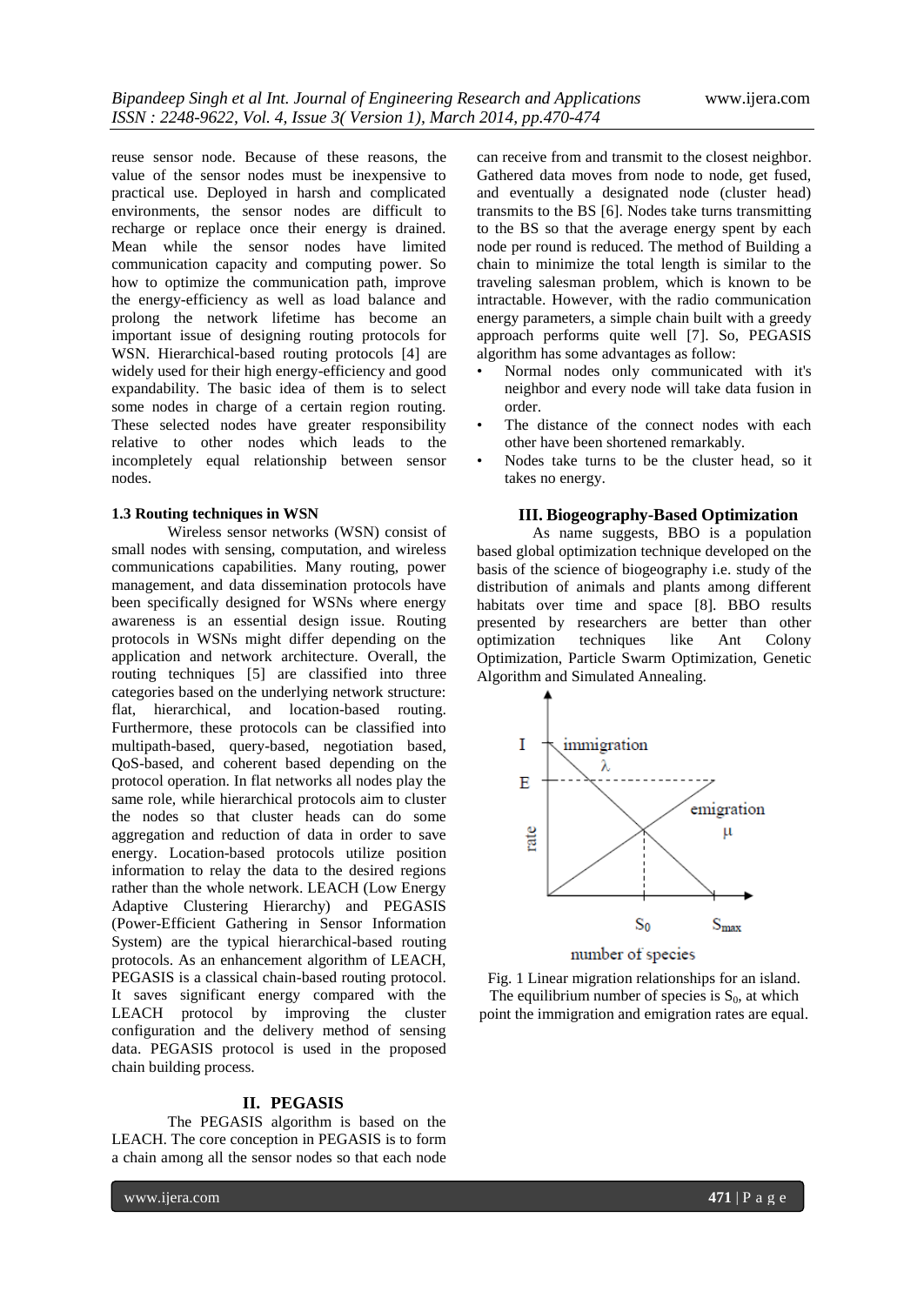

### Solution fitness



Suppose that there is a problem and a population of candidate solutions that are represented as vectors. Further suppose that there is some way of assessing the goodness of the solutions. Good solutions are analogous to islands with a high ISI, and poor solutions are analogous to islands with a low ISI. Note that ISI is the same as "fitness" in other population based optimization algorithms. In biogeography, species migrate between islands. However, in BBO solution features (SIVs) migrates between islands. The migration probabilities are based on a curve similar to that shown in Figure 1, but for the sake of simplicity assume that all solutions (islands) have identical migration curves with  $E = I$ . Figure 2 illustrates the migration curves along with two solutions.  $ISI_1$  represents a poor solution and  $ISI_2$ represents a good solution. The immigration rate for  $ISI<sub>1</sub>$  will therefore be higher than the immigration rate for  $ISI<sub>2</sub>$ , and the emigration rate for  $ISI<sub>1</sub>$  will be lower than the emigration rate for  $ISI<sub>2</sub>$ . The migration rates of each solution to probabilistically share features between solutions is used. This can be implemented in several different ways, but in this paper we use the original BBO formulation, which is called partial immigration-based BBO [9]. In this approach, for each feature in each solution, we use the immigration curve to probabilistically decide whether or not to immigrate. If immigration is selected for a given solution feature, then the emigrating island is selected probabilistically. Fig. 3 is a conceptual description of one generation of this approach, where the notation  $yk(s)$  is used to denote the s<sup>th</sup> feature of the k<sup>th</sup>

population member. Migration and mutation of the entire population take place before any of the solutions are replaced in the population, which requires the use of the temporary population vector w in Fig. 3.

```
Let y denote the population of solutions
w \leftarrow y (note that w is a temporary population vector)
For each island w_kFor each SIV s
            Use \lambda_k to probabilistically decide whether to
            immigrate to w_k(s).
            If immigrating then
                  Use \mu to probabilistically select the
                  emigrating island y_i.
                  w_k(s) \leftarrow y_j(s)end if
            Probabilistically decide whether to mutate w_k(s)next SIV
next island
y \leftarrow w
```
Fig. 3 One generation of the partial immigrationbased BBO algorithm. Y is the entire population of solutions,  $Y_k$  is the kth solution, and yk(s) is the sth feature of  $Y_k$ .

#### **IV. Proposed Methodology**

Methodology used in PEG-BBO for energy enhancement is described in the following steps: Step 1: Initializing WSN parameter

- Step 2: Deploying No. of Nodes
- Step 3: Implementing PEGASIS Protocol
- Step 4: Initialize BBO parameter for routing
- Step 5: Defining Migration and
- Emigration rate
- Step 6: Routing update with each round
- Step 7: Checking Lifetime and Data
	- Consumption
- Step 8: Comparison with other methods Table 1 System Parameters Value

| $1.0018$ $1.01011$ $1.01011$ $1.0010$ $1.0000$ |                    |
|------------------------------------------------|--------------------|
| Parameter                                      | Value              |
| Network size                                   | $100\times100~m^2$ |
| Number of nodes                                | 100                |
| <b>Base Station</b>                            | (50, 175)          |
| Energy                                         | $0.5$ J            |
| Data packet                                    | 3000 bits          |
| <b>Transmission Energy</b>                     | 50*0.000000001 J   |
| Receiving Energy                               | 50*0.000000001 J   |

#### **V. Results and Discussion**

This paper uses Matlab as simulator to evaluate the performance of existing PEGASIS compared with PEG-BBO.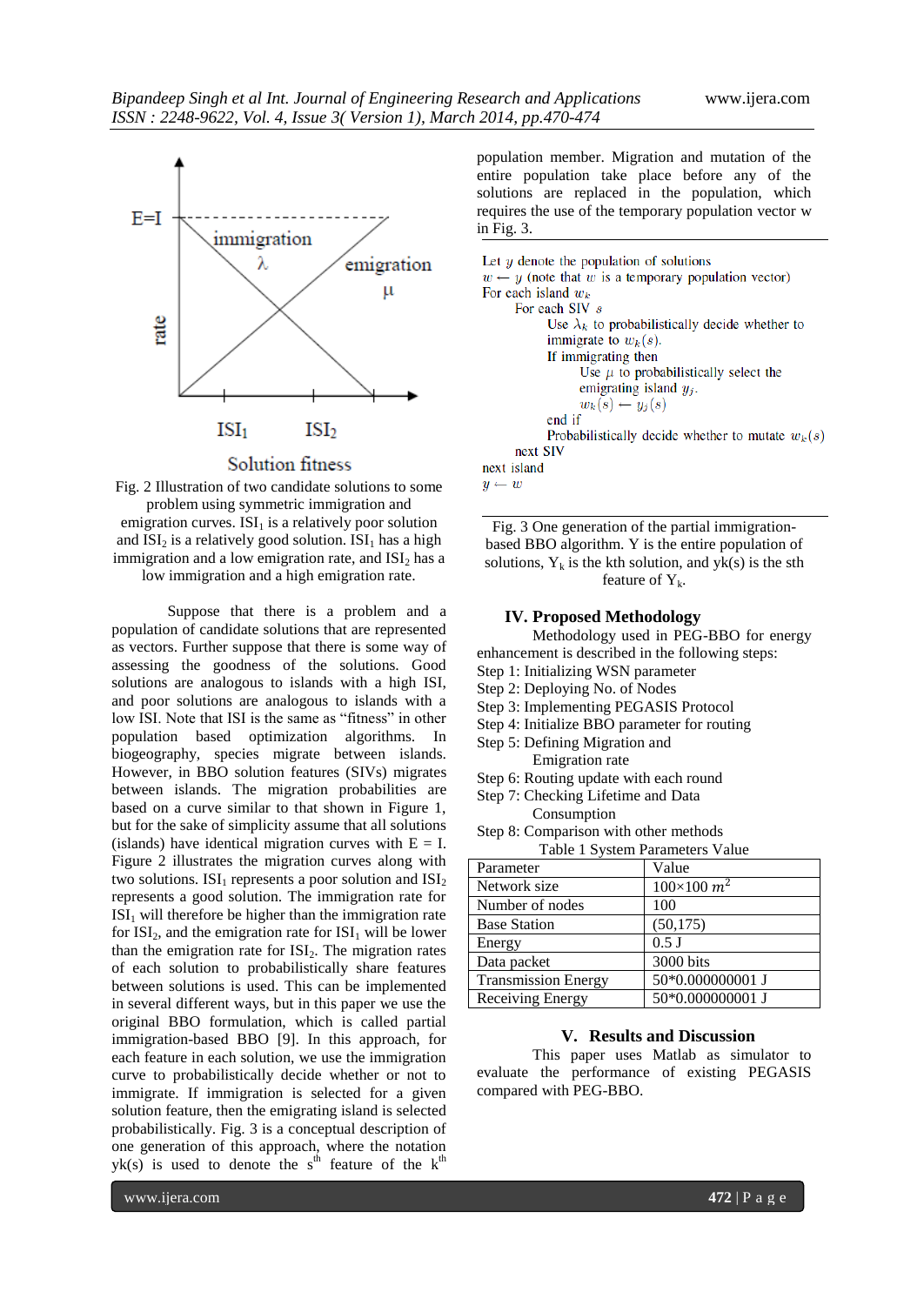

Fig. 4 Chain formed in PEG-BBO

Fig. 4 shows how chaining process in done using PEG-BBO. For every round this process is performed.



Fig. 5 Number of nodes alive over time

As shown in fig. 5 nodes alive in PEG-BBO is larger than PEGASIS hence PEG-BBO makes the system more energy efficient.



As shown in fig. 6 as the no. of round increases more data is sent in PEG-BBO than in PEGASIS.

## **VI. Conclusion**

In this paper, a routing protocol using BBO is presented to construct the chain of the PEGASIS protocol. BBO adopts a more reasonable method to build the chain and keep energy consumption balanced to further prolong the lifetime of WSN. The simulation results shows that PEG-BBO gives higher energy-efficiency and extending lifetime of network.

#### **References**

- [1] Feng Sen, Qi Bing, Tang Liangrui, An Improved Energy-Efficient PEGASIS-Based Protocol in Wireless Sensor Networks*, International Conference on Fuzzy Systems and Knowledge Discovery, vol.4, pp.2230- 2233, 2011.*
- [2] W. Guo, W. Zhang, G. Lu, PEGASIS Protocol in Wireless Sensor Network Based on an Improved Ant Colony Algorithm, *IEEE Second International Workshop on Education Technology and Computer Science, Wuhan, pp:64-67, March 2010.*
- [3] Sunita Rani, Tarun Gulati, An Improved PEGASIS Protocol to Enhance Energy Utilization in Wireless Sensor Network, *International Journal of Advanced Research in Computer Science and Software Engineering, vol.2, pp.248-253, November 2012.*
- [4] S. Jain, P. Kaushik and J. Singhai, Energy Efficient Maximum Lifetime Routing For Wireless Sensor Network, *International Journal Of Advanced Smart Sensor Network*